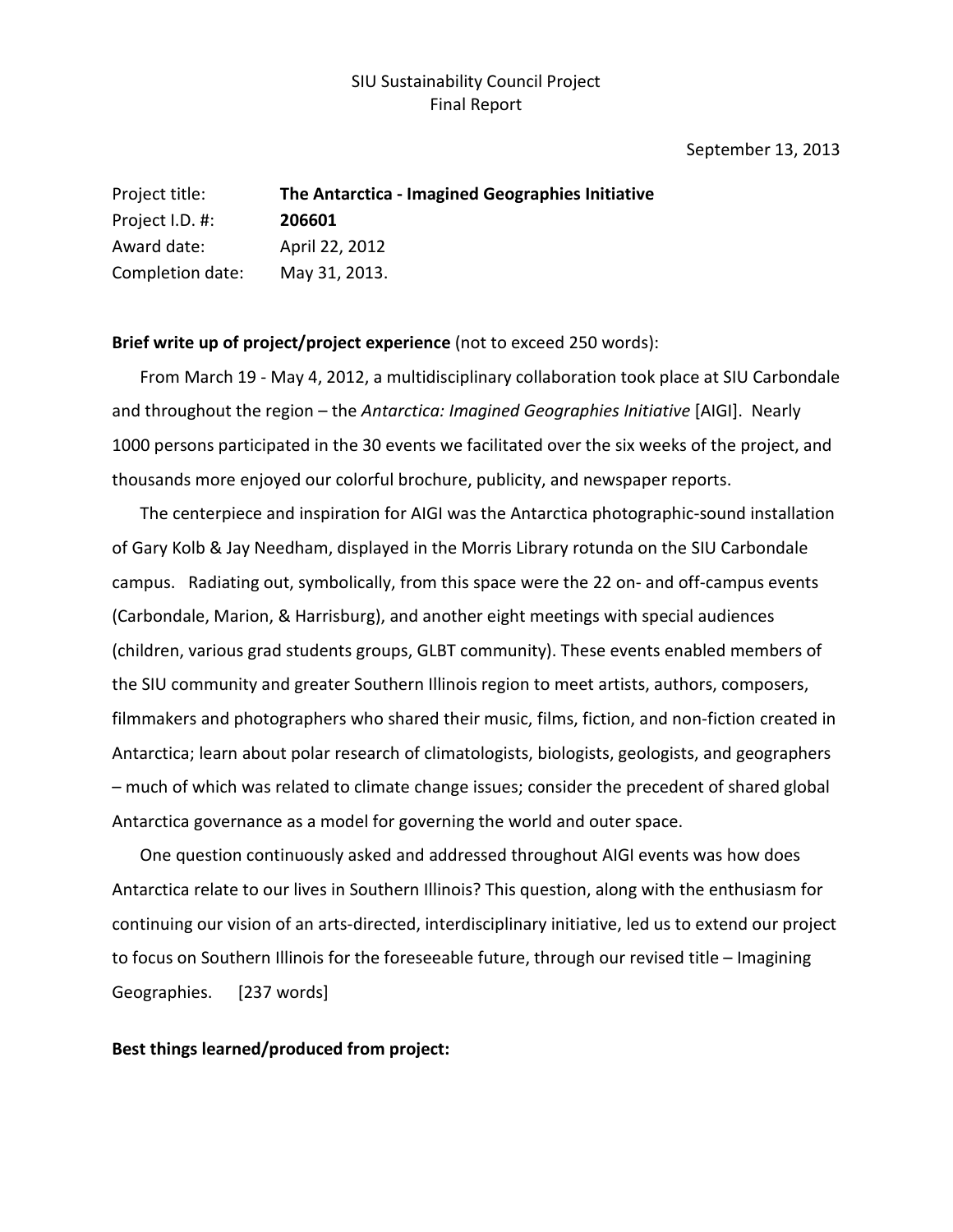The success of AIGI far exceeded our expectations. Even prior to launch in March 2012, members of the SIU higher administration, as well as faculty members across the university complimented us for addressing the need for interdisciplinary efforts that enable faculty and students to extend their purview beyond their specific areas of research and study. Throughout the six weeks, many such persons began to speak with us about next steps, and this led to our proposing, and ultimately deciding, to shift our efforts to focus on Southern Illinois for the foreseeable future. Other outcomes of AIGI include (1) the wide range and mix of campus units and community groups involved in planning and hosting events; extensive use of multiple media platforms; and (3) the invitation issued by the Vice-Chancellor for Research to four members of the AIGI management team to be among the founding members of his Task Force on Interdisciplinary Research Enhancement (Scott Ishman, Geology; Gary Kolb, retired MCMA Dean, Cinema & Photography; Peter Lemish, Journalism; & Jay Needham, Radio, Television, and Digital Media). Peter Lemish served as the facilitator of this Task Force from July 2012 – July 2013.

### **What do you see as the next step for the project?**

The AIGI Management Team realized that a number of matters could be improved in future efforts [cited below], and we sought to do so in our Spring 2013 program – The Land, Lives, and Arts of Southern Illinois.

- Revise the name of the project since Antarctica was not to be our ongoing focus; Imagining Geographies [IG] is the name we adopted.
- Focus on Southern Illinois in order to serve the university's regional mission and create immediate relevancy of our initiatives.
- Seek to identify and create projects that will enable researchers and students to participate in interdisciplinary efforts that focus on regional challenges.
- Develop a multi-year approach in order to grow initiatives and programs as opposed to one-time events, including partnerships with as wide a variety as possible of campus units, faculty, other researchers and artists in the region, as well as community groups.
- Use multiple media platforms: Continue with highly praised brochure; improve website (Green Fund helped here significantly); extend use and management of social media; seek pre-event coverage through advancing stories on upcoming events; consider advisability & cost involved in use posters and fliers; seek alternative ways to inform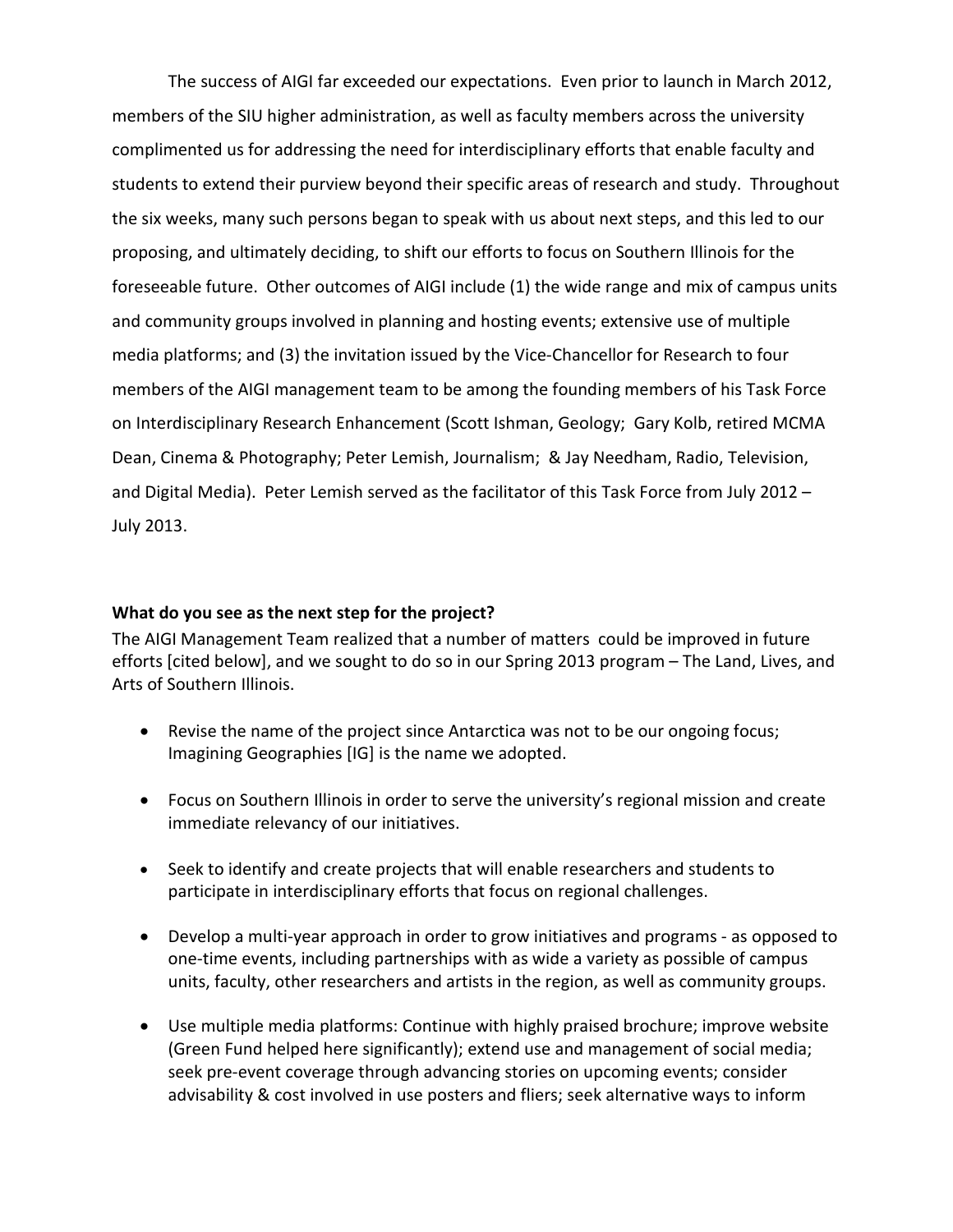residents of region unable to attend events; e.g. newspaper-type publication created for Spring 2013 IG.

- Find ways to generate greater undergraduate participation as well as to serve graduate students through advanced announcement of events so that faculty can include topics/events in course syllabi; develop special opportunities for students to meet campus guests.
- Seek to partner with and support university-wide theme; 2012-13 Sustainability; 2013- 14 –Water.

# **How do you define sustainability? Has this changed over the course of your project? If so, how?**

Our understandings of the potentialities for AIGI, and now IG, to contribute to members of the SIU community and residents of the region in regard to sustainability is expanding in ways unimagined when we began this project. Of course we understood that Antarctic-related programs would enlighten us about the science of studying all the dimensions of the Antarctic, including climate change and environmental sustainability. However, through the governance discussion we found a living precedent seemingly lost in the morass of lack of cooperation in regard to finding ways to cooperate globally to sustain our Earth.

 A second major surprise created by NASA scientist Claire Parkinson led to our advancing a major initiative – The Imagining Geography Sustainability and Environmental Science, Policy and Communication Series. Dr. Parkinson insisted on speaking at a meeting of the Global Media Research Center about the problems scientists confront when speaking with policymakers, journalists, other media makers, and the public-at-large. These problems are related to today through new areas of discourse known as 'boundary science', knowledge mobilization, and civic communication. Attended by 28 faculty and grad students, many involved in environmental studies and sustainability, there was strong consensus that Dr Parkinson raised an important area that needs to be explored here, and thus we are planning four events this year, including presentations by one of the leading US experts in boundary science – Professor David Feldman (UC Irvine).

Other events developed in our second year of operation will be discussed in our 2013 report, but suffice to note here initiatives such as – Greening Carbondale via a Food Forest, the